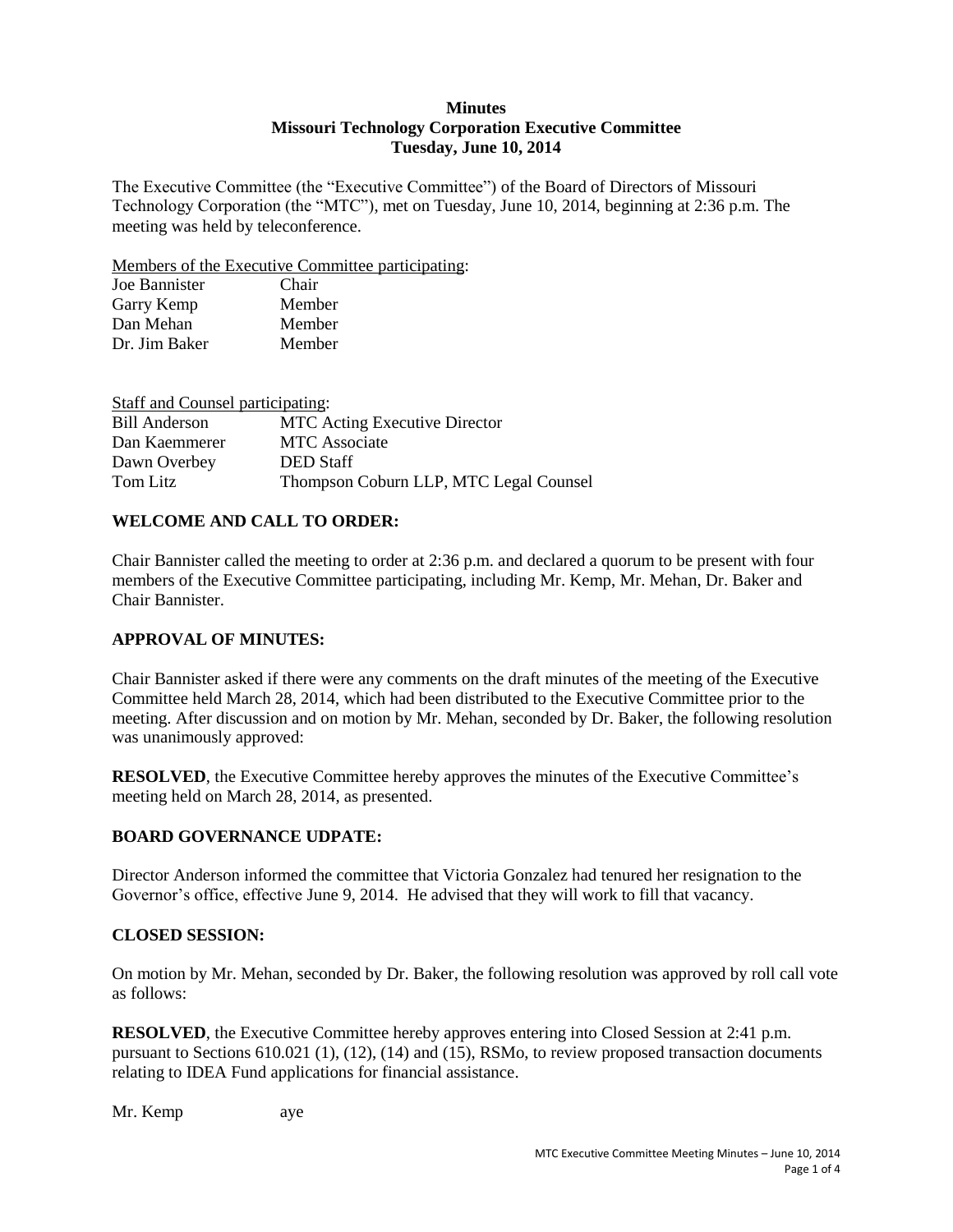| Mr. Mehan              | aye |
|------------------------|-----|
| Dr. Baker              | aye |
| <b>Chair Bannister</b> | aye |

On motion by Mr. Mehan, seconded by Dr. Baker, the following resolution was approved by roll call vote as follows:

**RESOLVED**, the Executive Committee approves reconvening from Closed Session at 2:51 p.m.

| Mr. Kemp        | aye |
|-----------------|-----|
| Mr. Mehan       | aye |
| Dr. Baker       | aye |
| Chair Bannister | aye |

Chair Bannister reported that the Executive Committee took no action in the Closed Session after a discussion confined to the matters stated above. The Executive Committee continued its discussion in Open Session.

#### **IDEA FUND TRANSACTION DOCUMENTS:**

On motion by Dr. Baker, seconded by Mr. Kemp, the following resolutions were unanimously approved:

**RESOLVED**, the Executive Committee on behalf of the MTC Board hereby approves the transaction documents for an investment by MTC in the amount of \$500,000 to purchase Series A Preferred Stock pursuant to Venture Capital Co-Investment Application 2013-08-004 (Adarza Biosystems, Inc**)** in substantially the form presented;

**FURTHER RESOLVED**, the Executive Committee on behalf of the MTC Board hereby authorizes the MTC Acting Executive Director to execute and deliver on behalf of the MTC all documents relating to such investment on behalf of the MTC; and

**FURTHER RESOLVED**, the Executive Committee on behalf of the MTC Board hereby authorizes the MTC Acting Executive Director on behalf of the MTC to negotiate, amend, and approve any and all agreements, documents or instruments and to take such other actions as may be required or desirable in connection with, or in furtherance of the above investment.

On motion by Dr. Baker, seconded by Mr. Kemp, the following resolutions were unanimously approved:

**RESOLVED**, the Executive Committee on behalf of the MTC Board hereby approves the transaction documents for an investment by MTC in the amount of \$399,994.32 to purchase Series A Preferred Stock pursuant to Venture Capital Co-Investment Application 2013-06-002 (ImmunoPhotonics, Inc**)** in substantially the form presented;

**FURTHER RESOLVED**, the Executive Committee on behalf of the MTC Board hereby authorizes the MTC Acting Executive Director to execute and deliver on behalf of the MTC all documents relating to such investment on behalf of the MTC; and

**FURTHER RESOLVED**, the Executive Committee on behalf of the MTC Board hereby authorizes the MTC Acting Executive Director on behalf of the MTC to negotiate, amend, and approve any and all agreements, documents or instruments and to take such other actions as may be required or desirable in connection with, or in furtherance of the above investment.

On motion by Mr. Kemp, seconded by Dr. Baker, the following resolutions were unanimously approved: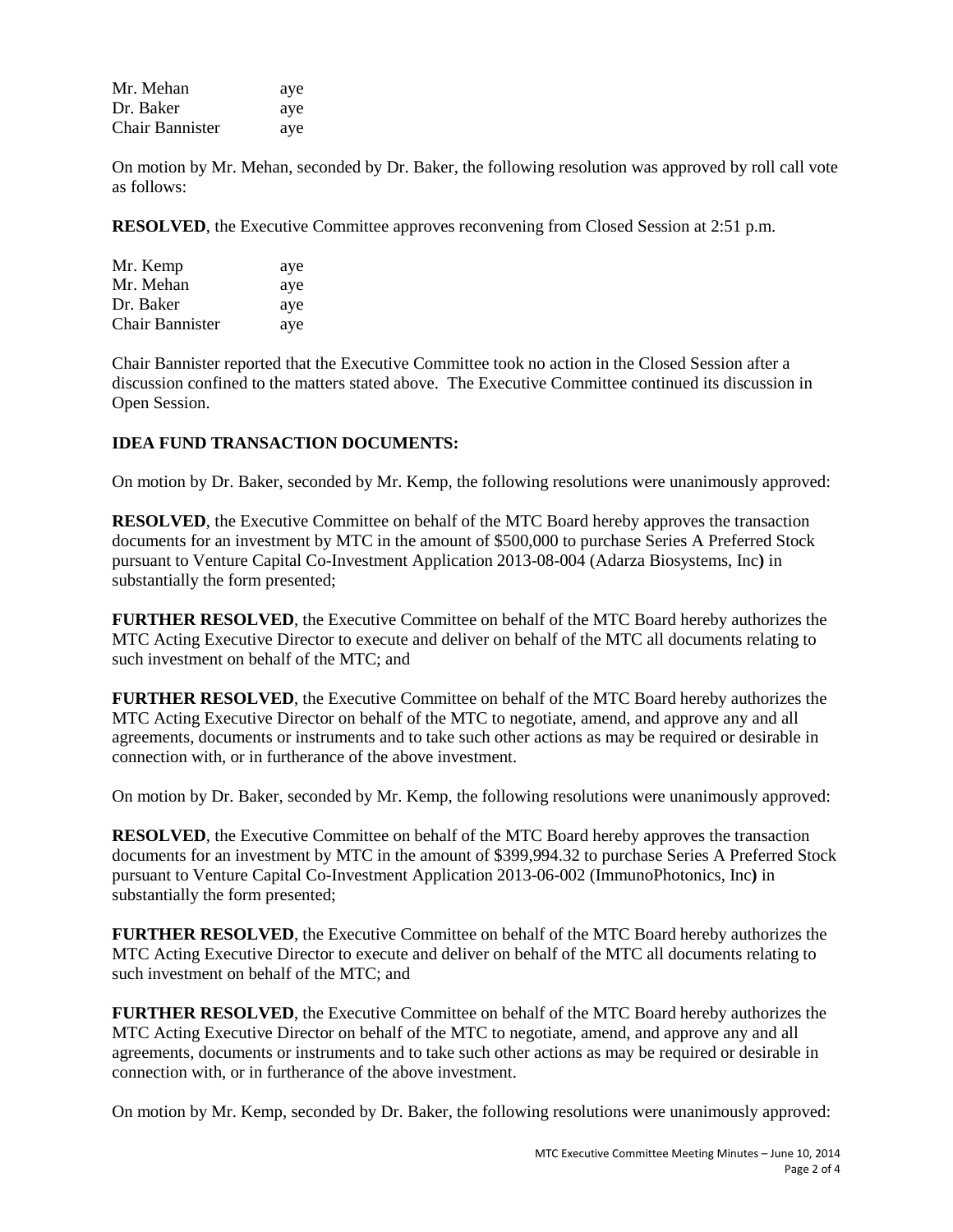**RESOLVED**, the Executive Committee on behalf of the MTC Board hereby approves the transaction documents for a convertible loan by MTC in an amount up to \$150,000 pursuant to Venture Capital Co-Investment Application 2014-10-004 (MediBeacon, LLC) in substantially the form presented;

**FURTHER RESOLVED**, the Executive Committee on behalf of the MTC Board hereby authorizes the MTC Acting Executive Director to execute and deliver on behalf of the MTC all documents relating to such convertible loan on behalf of the MTC; and

**FURTHER RESOLVED**, the Executive Committee on behalf of the MTC Board hereby authorizes the MTC Acting Executive Director on behalf of the MTC to negotiate, amend, and approve any and all agreements, documents or instruments and to take such other actions as may be required or desirable in connection with, or in furtherance of the above loan.

On motion by Mr. Mehan, seconded by Mr. Kemp, the following resolutions were unanimously approved:

**RESOLVED**, the Executive Committee on behalf of the MTC Board hereby approves the transaction documents for an investment by MTC in the amount of \$125,000 to purchase Common Voting Units pursuant to Seed Capital Co-Investment Application 2013-08-010 (Rover Enterprises LLC**)** in substantially the form presented;

**FURTHER RESOLVED**, the Executive Committee on behalf of the MTC Board hereby authorizes the MTC Acting Executive Director to execute and deliver on behalf of the MTC all documents relating to such investment on behalf of the MTC; and

**FURTHER RESOLVED**, the Executive Committee on behalf of the MTC Board hereby authorizes the MTC Acting Executive Director on behalf of the MTC to negotiate, amend, and approve any and all agreements, documents or instruments and to take such other actions as may be required or desirable in connection with, or in furtherance of the above investment.

On motion by Dr. Baker, seconded by Chair Bannister, the following resolutions were unanimously approved:

**RESOLVED**, the Executive Committee on behalf of the MTC Board hereby approves the Payoff Letter to the 2011 promissory note made in favor of the MTC by Verto Medical Solutions, LLC d.b.a Yurbuds pursuant to Venture Capital Co-Investment Application 2011-02-007 in substantially the form presented;

**FURTHER RESOLVED**, the Executive Committee on behalf of the MTC Board hereby authorizes the MTC Acting Executive Director to execute and deliver on behalf of the MTC all documents relating to such letter on behalf of the MTC; and

**FURTHER RESOLVED**, the Executive Committee on behalf of the MTC Board hereby authorizes the MTC Acting Executive Director on behalf of the MTC to negotiate, amend, and approve any and all agreements, documents or instruments and to take such other actions as may be required or desirable in connection with, or in furtherance of such letter.

#### **NEW BUSINESS:**

Director Anderson reminded the committee of the upcoming MTC Board meeting being held on Thursday, June 19, 2014 at the Kauffman Foundation Conference Center in Kansas City.

#### **ADJOURNMENT:**